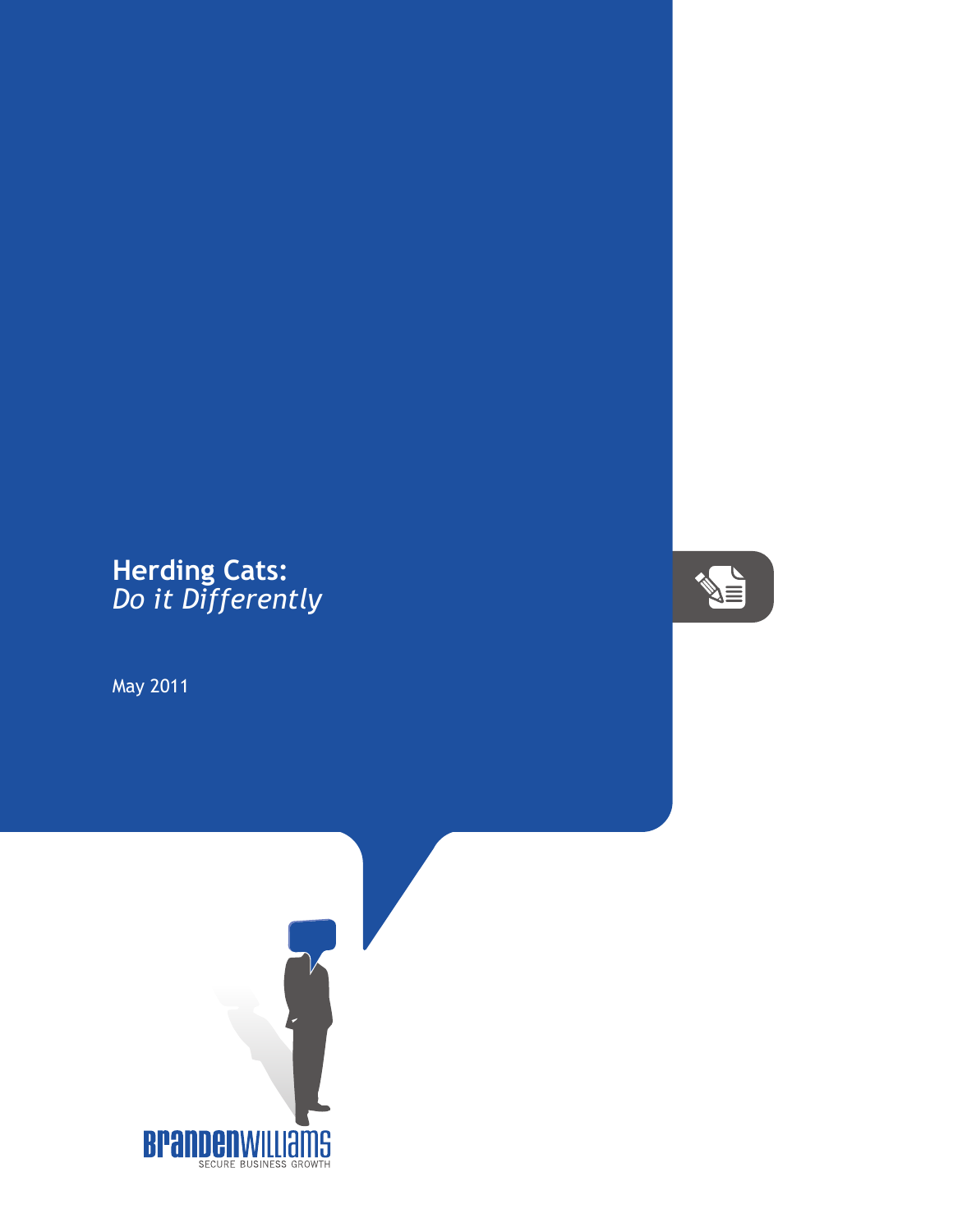When I first read the theme for this month, I though about how circular the theme sounds. Is it changing or is it not? Because either things change, or they remain constant. I'm going to interpret it as "recurring themes in security," meaning that over time as business and technology change, many times the underlying themes stay the same which could be both to the benefit and detriment of our security posture.

Two months ago I wrote about "The New Network Security Paradigm" in the Journal, whereby we explored the changing nature of information technology in the workplace. Moving computing resources into handheld devices might be as dramatic of a paradigm shift as computer networks in the workplace, client-to-site VPNs for remote access, and wireless networking. Yet, for the most part companies have not changed much in their approach to protecting themselves. VLANs separate and segment traffic<sup>1</sup>, firewalls protect us from the bad guys, internet facing servers get a special area of the network, and our mobile workforce can connect back into the corporate office over virtual private networks.

Attackers are much more creative and destructive than they were fifteen years ago. Code Red wreaked havoc on organizations in the early 2000s, but Code Red and it's kin were pretty broadly distributed and not really designed to compromise or extract information from a single target. What's the solution there? Lots of patching, email filtering, and added firewall rules. Targeted attacks today take on a much different look and feel and typically require some kind of human element to successfully complete. The human element could be social engineering, spear phishing, or collusion from an insider. But what happens when a company today is breached?

Lots of patching, email filtering, and added firewall rules.

Doesn't that sound a bit familiar? It should.

Security is often referred to as a mixture of people, process, and technology. More than ten years ago, the inherent security around many internet facing technology solutions was soft. You didn't need to worry about the people preventing an information security breach<sup>2</sup> because the technology had enough holes in it that an attacker could find one large enough to squeeze their way through. Many hackers and security professionals today may even debate that the security around some of the technology we deploy and rely on is still quite soft, but now focused on mobile computing and application weaknesses.

Social engineering is a completely different game that is tremendously effective, and the only way to protect your organization is through training first and then potentially the deployment of advanced monitoring and detection technologies. No, I'm not talking about a SIEM. I'm talking about advanced, real-time visibility into your systems with the ability to act and react to stop and remedy a security breach. Very few organizations either feel this type of protection is required, or their risk models show the benefits do not outweigh the costs.

We're entering an era of dramatically reduced trust in our systems and networks, but we haven't changed what we do in response. Most companies I visit still view their internal networks as trusted, and make the assumption that they are not compromised. In my March column, I made the following statement: "You can't trust the LAN anymore, and

## **FOOTNOTES**



*<sup>1</sup> CAREFUL with how you use the term "segment" in this context.*

*<sup>2</sup> Though you did need to, and often saw it, when physical security breaches occurred.*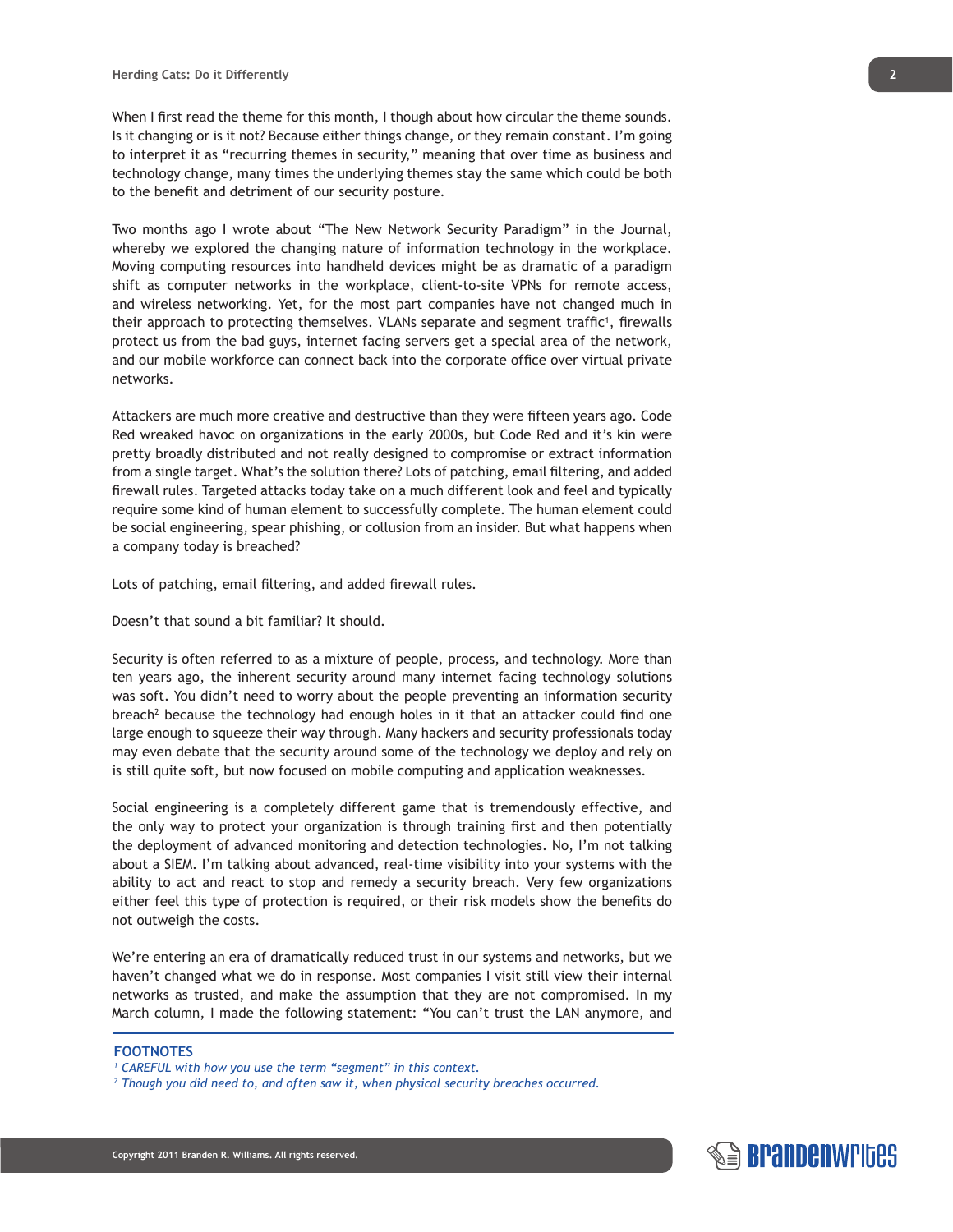you probably never should have." It's just too easy to connect a device to most LANs. Larger companies typically lack the ability to monitor on such a small scale to detect a device operating discreetly on the network, and smaller companies don't have resources paying attention to something like this. So why would we use the same methods to protect our networks even though our usage of information technology in business is evolving?

As security professionals, it is our jobs to accurately reflect operating risk back to the business, and speak to our executives in a way that allows us to move our agendas forward—namely protecting the business against information security threats. We have to evolve our thinking, our interaction with the business, and our approach to protecting the enterprise.